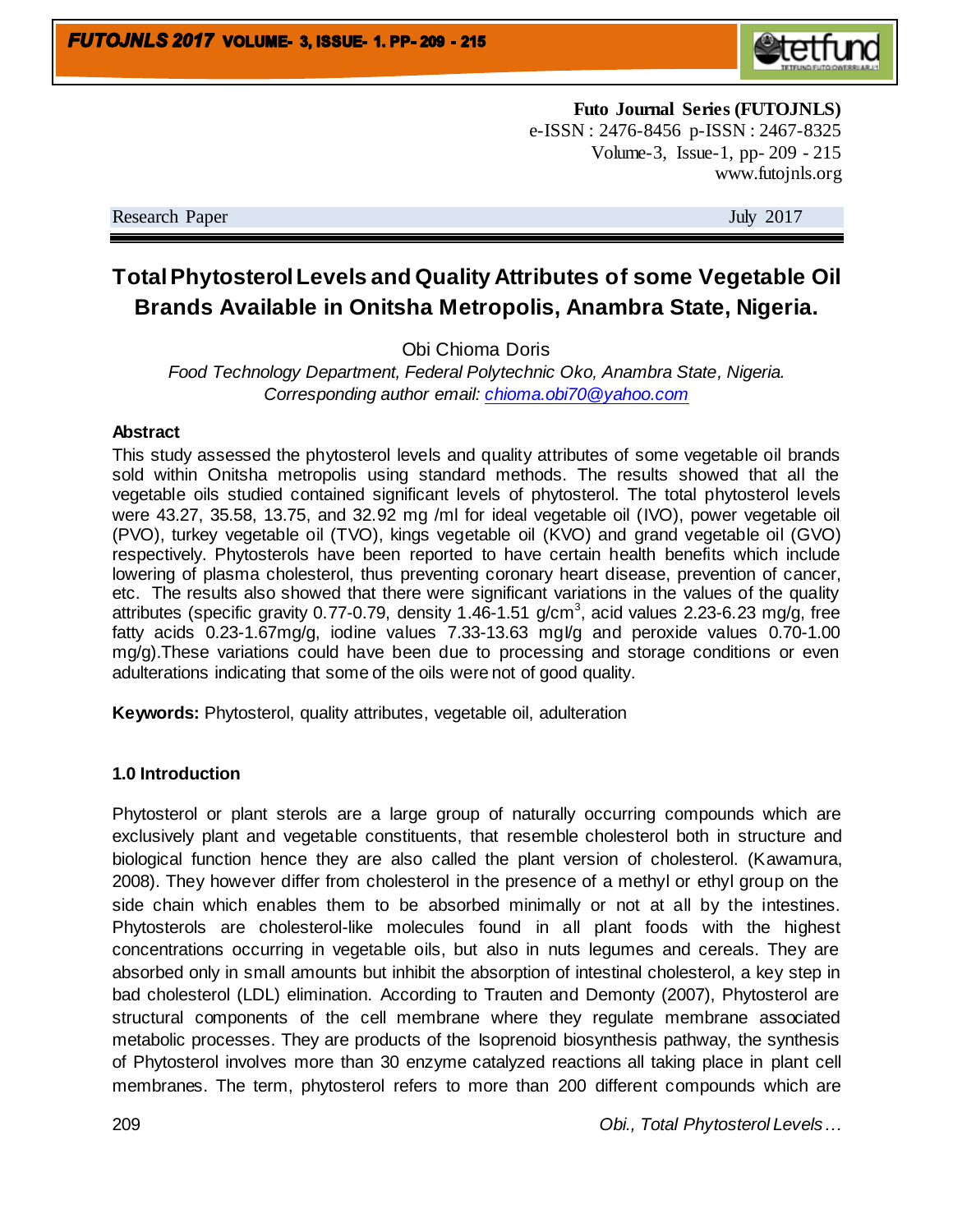found in various plants and marine sources and also to plant sterols and It also refers to their saturated counterparts, the plant stanols which are less abundant in nature but are more resistant to oxidation. The most biologically relevant Phytosterol are sitosterol, campesterol, stigmasterol, brassicasterol, sitostanol and campestanol (Moreau, Whitaker & Hicks, 2002).

Commercially, Phytosterol are isolated from vegetable oils such as soybean, rapeseed (canola) oil, sunflower oil or corn oil etc (Kawamura, 2008). Appreciable amounts of Phytosterol are found in the lipid rich and fiber rich fractions of all plant foods particularly vegetable oils and oil products such as spreads and margarine. Other foods which contribute to the daily intake of plant sterols are cereals-grains, cereal-based products, nuts, avocados, legumes, vegetables and fruits, but the highest concentration of sterols are found in vegetable oils. Also while humans can make cholesterol or obtain it from the diet, they are unable to make any kind of Phytosterol, thus they only get them from dietary sources (Anna Jones and Shenzolenberg, 2011). The dietary intake of plant sterols ranges from 150 to 400 mg/day (Pironen, Toivo, Puypponen-Pimia and Lampia, 2003). Phytosterols compete with cholesterol absorption and uptake in the small intestine thereby reducing the supply of cholesterol in the blood stream (Anna Jones and Shen, 2011). Studies have shown that consuming 1-3 g of phytosterol each day can lower low density lipoprotein (LDL) cholesterol by 6 to 10 percent which may reduce the risk of coronary heart disease, hence they are sometimes added to some premium brands of margarine and spreads and marketed as health foods or functional foods, since current literature suggests that phytosterol are safe when added to the diet (Rafia, 2013). Phytosterols have also been reported to have cancer protection benefits (due totheir high antioxidant levels), skin protection benefits (Wasserman, 2011) as well as playing a role in changing the immune system (Awad and Fink, 2013).

Vegetable oil, a generic term used to describe cooking oils derived from plants or vegetable sources, are actually triglycerides extracted from plants which constitute a significant part of the human diet and also improve the flavor and palatability of foods (FAO, 2009). Recently there is an increased demand for vegetable oils worldwide due to population growth, rising standards of living as well as consumer preference arising partly from health concerns. ( Suleiman, Ikpeme, and Ene-Obong, 2014).The quality of any vegetable oil is indicated by physicochemical properties such as acid value, free fatty acid value, peroxide value, iodine value etc. but these properties can be altered by heat, light or moisture, thereby by reducing their stability (WHO, 1985).

The cholesterol content of most vegetable oils is advertised on their labels, forcing many to erroneously believe that they contain cholesterol. Contrary to some schools of thought, cholesterol is actually absent in plant foods. Instead, phytosterol which are similar to cholesterol in structure are present (Trauwein and Demonty, 2007), hence, deceiving some researchers to believe that cholesterol is present in plants (Shukia, Dutta, and Artz, 2002 ; Okpuzo, Okochi, Ogbunugafor, Ogbonnia, Fagbayi, and Obidiegwu, 2009). This may largely be due to the fact that the same methods of identification can be used to identify both cholesterol and Phytosterol, mainly because Phytosterol resemble cholesterol both in structure and biological function (Trauwein and Demonty, 2007)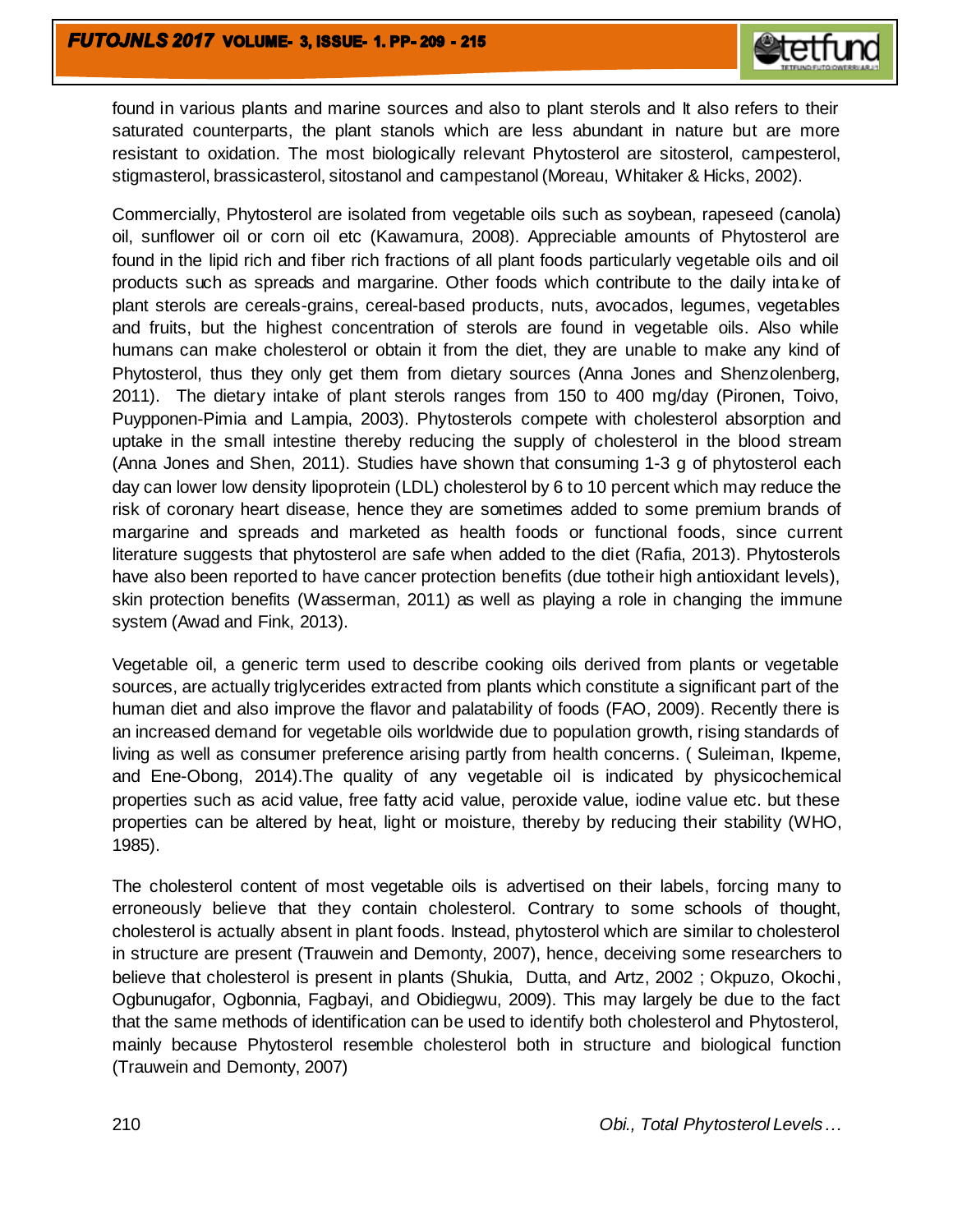

Local and foreign vegetable oil manufacturers label their products to be cholesterol free to advertise their products when in reality, these products contained no cholesterol originally but contain phytosterol which are actually beneficial to health. The awareness and demand for functional foods is increasing. The rate of adulteration of food products such as vegetable oils is also on the increase, especially due to the recent economic recession. Much work has been erroneously done on the cholesterol levels of vegetable oils, but little or no research has been made on their Phytosterol levels. This research therefore investigates the total Phytosterol levels and quality attributes of some vegetable oil brands within Onitsha metropolis in Anambra state, Nigeria.

## **2.0 Materials and Methods**

## **2.1 Sample Collection**

Five vegetable oil brands were purchased from various markets in Onitsha metropolis, Nigeria, namely Ideal vegetable oil (IVO), Power vegetable oil (PVO), Turkey vegetable oil (TVO), Grand vegetable oil (GVO) and Kings vegetable oil (KVO).

## **2.2 Quality Attribute Determinations**

The quality attributes of the vegetable oils namely acid value, iodine value, free fatty acids, density, specific gravity and peroxide values were determined using standard methods (AOAC, 2000), while their color and physical states were assessed with the eyes.

## **2.3 Total Phytosterol determination**

The phytosterol levels of the samples were determined using the Lieberman Burchard Reagent method as described by Sabir, Hayat, and Gardezi (2003) which is a colorimetric method in which the samples were treated with chloroform, acetic anhydride and concentrated sulphuric acid to produce a green color which was then measured using a spectrophotometer set at zero with blank (SF) at 640mm on SP 650UV/V.

# **2.4 Statistical Analysis**

The experiment was designed based on a one way experimental design and the data obtained from the study were subjected to analysis of variance and means were separated by Duncan's multiple range test using IBM SPSS version 17.0 statistical significance was accepted at  $(p<0.05)$ .

## **3.0. Results and Discussion**

The phytosterol levels of the vegetable oil brands are presented in Table 1. The phytosterol contents of the samples ranged from 13.57 mg/100ml in KVO oil to 43.27 in the IVO oil. Significant difference (p< 0.05) existed between sample IVO and PVO, also between KVO and GVO but there was however no significant differences between TVO and KVO and between PVO and GVO. This variability could have been due to different processing techniques, growing season differences, season of harvest, the sensitivity of the method used as well as the type of raw material used (Okpuzo *et al.,* (2009). However, significant amounts of phytosterol were present in all the vegetable oils studied especially IVO, PVO and GVO. This has good health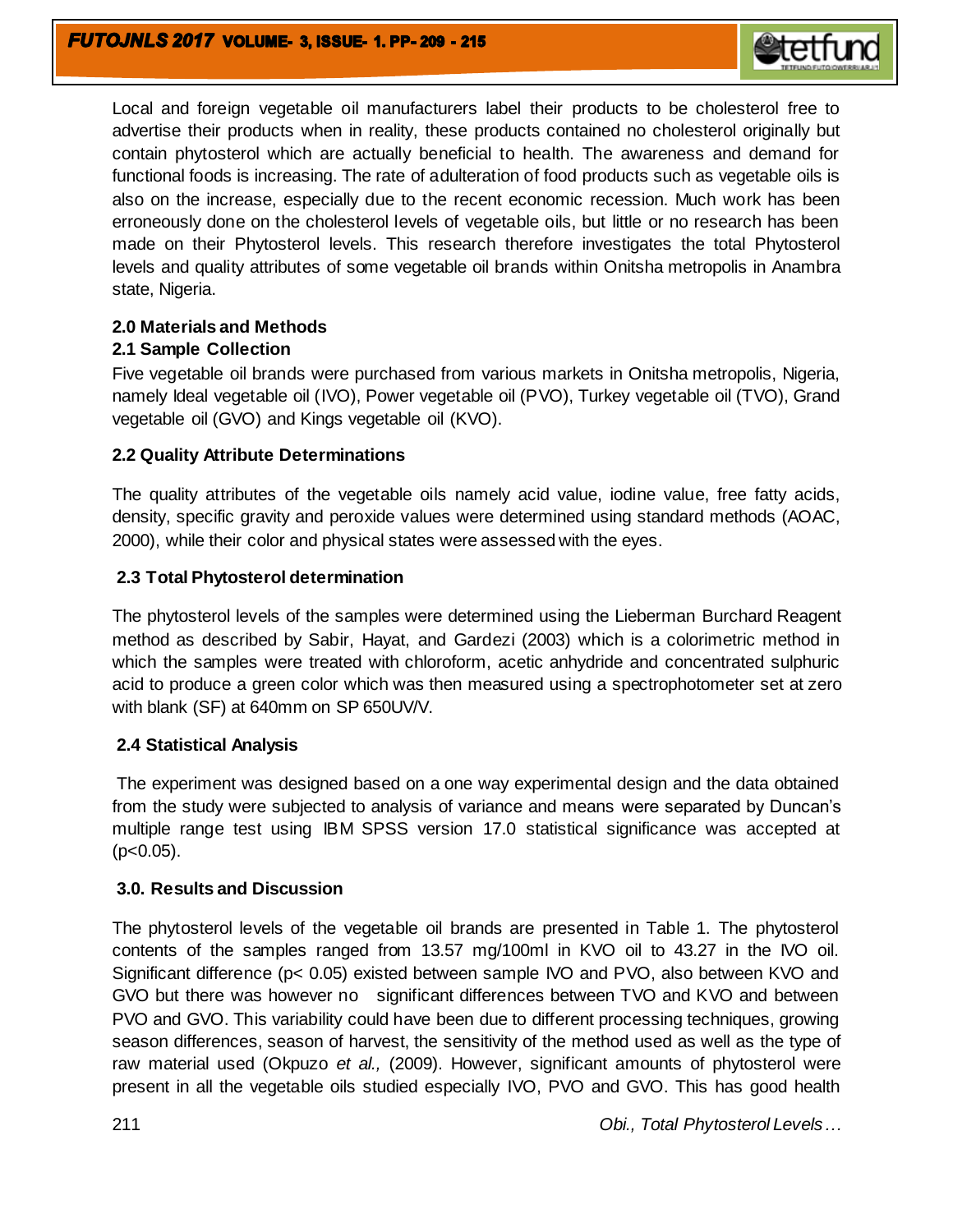

benefits for consumers of these oils since it has been reported that these phytosterol lower the blood cholesterol (LDL) thereby reducing the risk of coronary heart disease, reduce the chances of stroke by reducing bad cholesterol supply in the bloodstream). Cancer could also be prevented due to their high antioxidant levels (Rafia, 2013). Awad, Williams, and Fink (2003) also reported the role of phytosterol in changing the immune system as well as skin protection benefits. Anna Jones and Shenzolenberg, 2011 reported that consuming 1-2 g of phytosterol daily can lower low density lipoproteins (LDL) by 6-10 percent.

| Vegetable oil sample | Total Phytosterols, mg/g |  |
|----------------------|--------------------------|--|
| <b>NO</b>            | $43.27^{\circ}$ ±0.00    |  |
| <b>PVO</b>           | $35.58^b \pm 3.98$       |  |
| <b>TVO</b>           | $13.75^{\circ} \pm 0.02$ |  |
| <b>KVO</b>           | $13.57^{\circ} \pm 0.02$ |  |
| <b>GVO</b>           | $32.92^b \pm 0.00$       |  |

|  | Table 1: Total phytosterol levels of the vegetable oil samples |
|--|----------------------------------------------------------------|
|--|----------------------------------------------------------------|

Values are means of triplicate determinations  $\pm$  S.D. Means followed by the same super script in the same column are not significantly different.  $(P < 0.05)$ .

Key: IVO = Ideal vegetable oil, PVO = Power vegetable oil, TVO = Turkey vegetable oil, KVO = Kings vegetable oil, GVO = Grand vegetable oil

The results of the quality attributes of the vegetable oils are presented in Table 2, their specific gravities ranged from 0.77 to 0.79 for KVO and IVO respectively. The specific gravity of oils is of diagnostic value in the consideration of the quality or purity of oil and it increases with increasing unsaturation of fatty acids. Significant differences existed between the oil samples except for between PVO, TVO and GVO with sample IVO being significantly higher than others indicating higher purity. Their densities which are higher in solid states and affected by the degree of unsaturation and average molecular weight (1.46 to 1.51 g/cm<sup>3</sup>) varied significantly with sample IVO having the highest gain indicating the highest tendency to solidify. This may be due to higher levels of saturated fats.The acid values of the vegetable oils which ranged from 2.23 – 6.23 mg/g measures the amount of free fatty acids (Onimaiwo and Akubo, 2012) hence the degree of hydrolysis of the fats was considerably higher compared to other attributes especially for TVO and IVO indicating a level of hydrolysis. These results are higher than that reported by Okpuzo *et al.,* (2009) and also higher than the standard of 0.5 to 1.55 mg/g reported by Pearson, (1981), showing that these oils will easily go rancid especially the TVO sample. This may have been due to longer storage time or exposure to light, heat and moisture or even adulteration (WHO, 1985).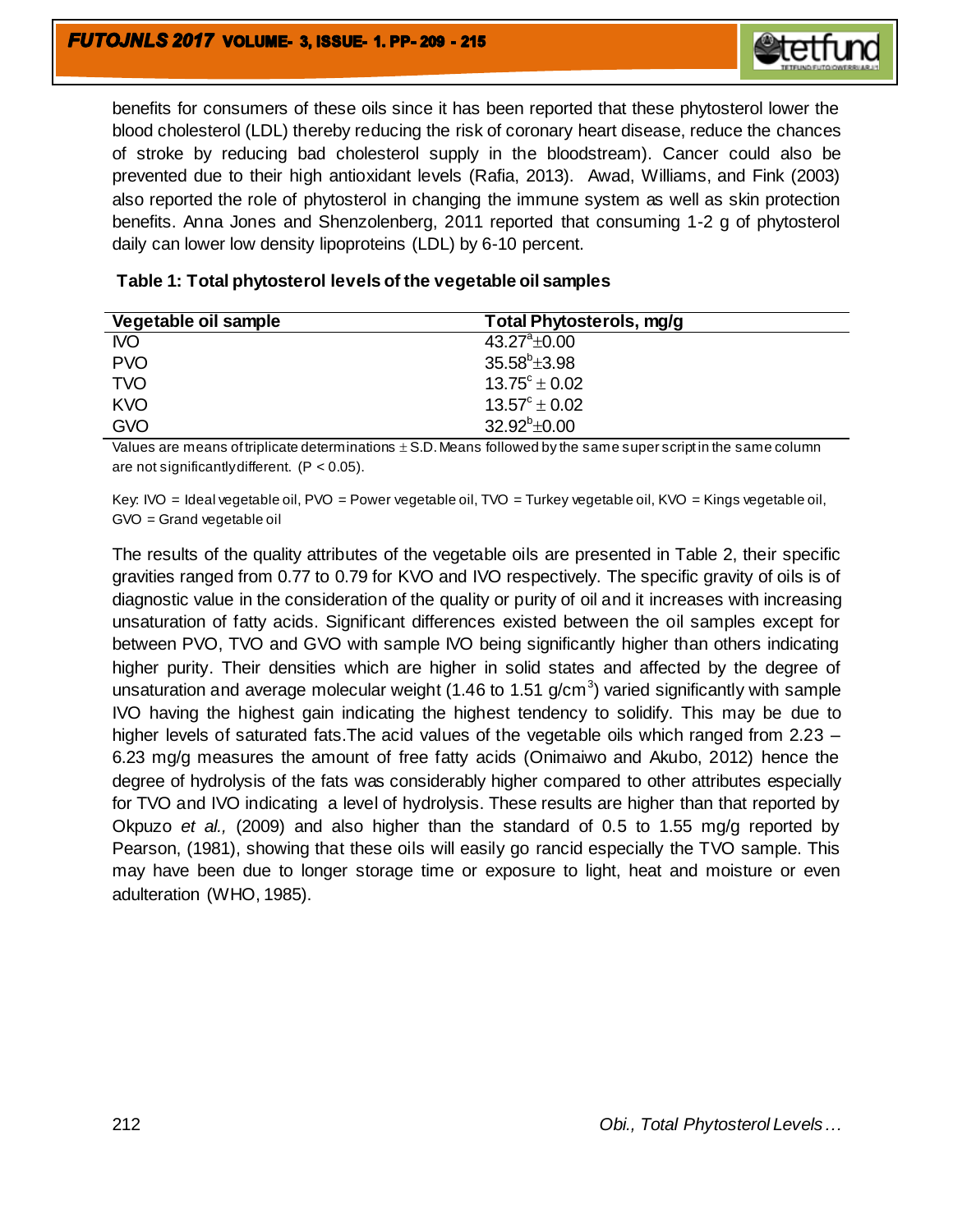|  | Table 2: Quality attributes of the vegetable oil samples. |
|--|-----------------------------------------------------------|
|--|-----------------------------------------------------------|

| Oil<br>samples | <b>Physical</b><br>state | Color            | <b>Specific</b><br>gravity   | <b>Density</b><br>g/cm <sup>3</sup>         | <b>Acid value</b><br>(mg/g) | <b>Free fatty</b><br>acid (mg/g) | lodine value<br>(mg/g)    | <b>Peroxide</b><br>value<br>(mg/100g) |
|----------------|--------------------------|------------------|------------------------------|---------------------------------------------|-----------------------------|----------------------------------|---------------------------|---------------------------------------|
| <b>NO</b>      | Liquid                   | Golden<br>yellow | $0.79^{\rm a}$ ±0.00         | $1.51^a \pm 0.00$                           | $5.97^a \pm 0.15$           | $1.43^{ab}$ ± 0.15               | $13.63^a \pm 0.55$        | $0.92^b \pm 0.01$                     |
| <b>PVO</b>     | Liquid                   | Golden<br>yellow | $0.78^{\mathrm{b}}{\pm}0.00$ | $1.46^{\circ}$ ±0.04                        | $3.10^{b} \pm 0.10$         | $1.43^{ab}$ ± 0.15               | $13.18^{b} \pm 0.02$      | $0.70^{\circ}$ ±0.02                  |
| <b>TVO</b>     | Liquid                   | Golden<br>yellow |                              | $0.78^{b}$ + 0.00 1.49 <sup>ab</sup> + 0.01 | $6.23^a \pm 0.15$           | $0.23^{b}$ + 0.15                | $9.61^{\rm d}$ ±0.02      | $0.94^b \pm 0.02$                     |
| <b>KVO</b>     | Liquid                   | Golden<br>yellow | $0.77^{\rm c}$ ±0.00         | $1.48^{\mathrm{bc}}\pm0.00$                 | $2.23^{\circ}$ ±0.15        | $1.67^a \pm 1.52$                | $7.33^{\circ}$ ±0.03      | $1.00^a \pm 0.02$                     |
| <b>GVO</b>     | Liquid                   | Golden<br>vellow | $0.78^{b}$ ± 0.00            | $1.50^a \pm 0.01$                           | $3.37^{b} \pm 0.21$         | $1.36^{ab} \pm 0.32$             | 11.91 $\textdegree$ ±0.02 | $0.70^{\circ}$ ± 0.02                 |

Values are means of triplicate determinations  $\pm$  S.D Means having the same superscripts along columns are not significantly different ( $p$  < 0.05)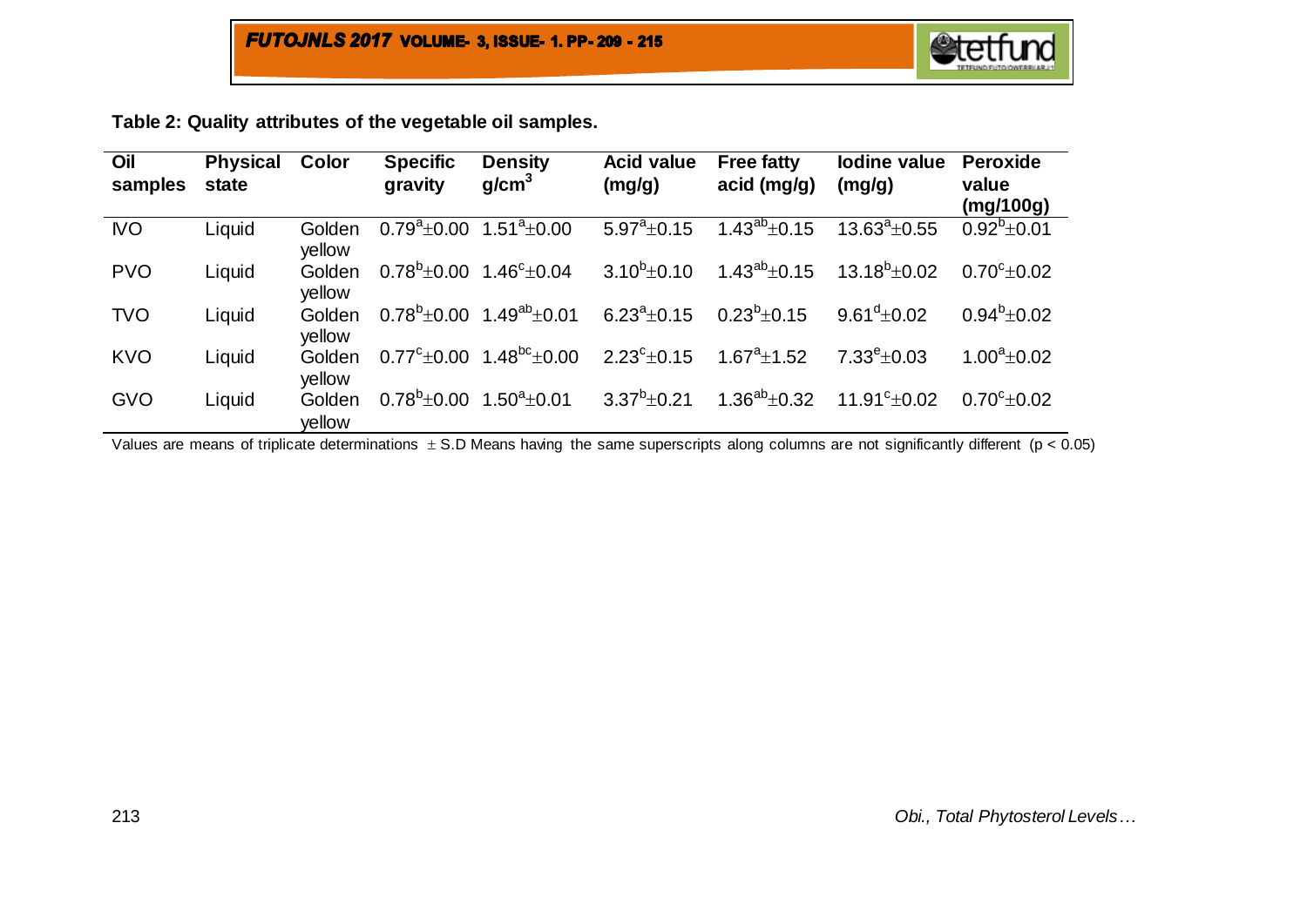

The iodine values of vegetable oils which expresses the degree of carbon unsaturation of a fat or oil and is a measure of the stability and resistance to oxidation, ranged from 7.33 to 13.63 mg $V$ g and was lower than that reported by Ebuchi, Umeh, and Oletu (2006) but compared favorably with that of Okpuzo *et al.,* (2009). The values of iodine also differed significantly from each other in all the samples except for sample KVO and GVO. The free fatty acid values which is the percentage by weight of a specified fatty acid or acid value divided by two (ranged from 0.23 to 1.67) differed significantly between sample TVO and KVO but not between IVO, PVO and GVO with sample KVO having the shorter shelf life and supports the findings of Otunola, Adebayo, Adebayo and Olufemi (2009). Their peroxide values which are commonly used to know the amount of peroxide/oxygen per 1kg of fat ranged from 0.70 to 0.90, varying significantly also from each other except for between TVO and IVO where no significant difference existed. KVO oil showed the highest peroxide value indicating a higher level of rancidity. These differences in quality attributes could probably be attributed to the processing and storage conditions of the oil or to adulteration. The physical states of all the oils studied were liquid while their colors were all golden yellow which may have been due to added colors during processing.

#### **4.0 Conclusion**

This study has provided information on the total phytosterol levels and quality attributes of some vegetables oils brands, sold in Onitsha metropolis. The phytosterol levels of the oils were quite appreciable considering the fact that consuming 2-3 g of phytosterol a day can lower low density lipoprotein (LDL or bad cholesterol) from dietary sources as well as cholesterol from bile that would normally be absorbed and reused. This then helps to decrease absorbed cholesterol by removing more LDL from circulation which in effect reduces the risk of coronary heart diseases and stroke. A daily dose of 2-3 g of phytosterol has been shown to reduce LDL- cholesterol levels by 5-15 %. Hence phytosterol rich foods such as vegetable oils should be encouraged in the diet. Findings from this study have also shown that the quality of any vegetable oil is indicated by values such as acid, free fatty acid, iodine and peroxide values. Also, exposure to light, heat and water during storage or sales as well as processing methods and adulteration can alter some of these quality indicators. Regulatory bodies like National agency for food, drug, administration and control should therefore ensure that good manufacturing practices are carried out during the processing of these oils. Manufacturer and retailers should also ensure the storage of these oils under proper/suitable conditions to retain their qualities until it gets to the consumer. This research has also observed that instead of cholesterol, phytosterols which are cholesterol-like compounds are present in vegetable oils and are actually beneficial to health especially by reducing bad cholesterol (LDL) unlike cholesterol, which though plays a vital role in proper functioning of the body, is associated with coronary heart disease when LDL (low density cholesterol) is in high levels.

## **References**

- Anna Jones, B. S. & Shenzolenberg, S. (2011), Phytosterols, nutrition and health info.sheet for health professionals. UK cooperative extension center for health and nutrition. Research Department of Nutrition, University of California. Davis.
- AOAC, (2000). Official methods of analysis of the association of official analytical chemists. AOAC International, 17<sup>th</sup>ed., Honowi, W. (ed.), Vols1 and 2,45,12-20.